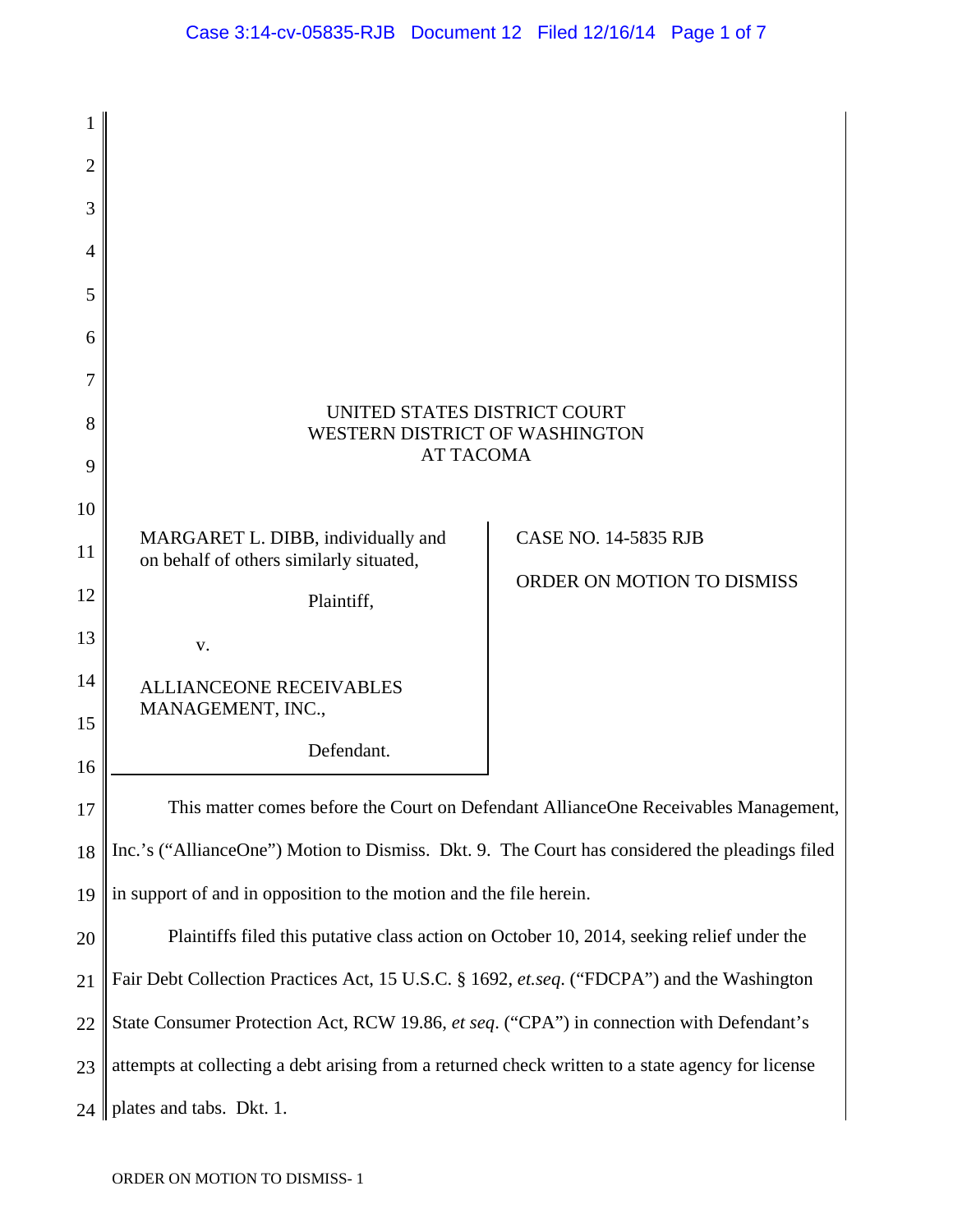#### Case 3:14-cv-05835-RJB Document 12 Filed 12/16/14 Page 2 of 7

1 2 3 4 5 Defendant moves to dismiss Plaintiffs' claims, arguing that 1) the debts at issue are not consumer debts under the FDCPA and 2) they do not plead a claim under the CPA. Dkt. 9. For the reasons stated below, Defendant's motion to dismiss Plaintiffs' claims (Dkt. 9) should be denied because Plaintiffs' debts are covered under the FDCPA and Plaintiffs sufficiently plead plausible CPA claims.

6

### **I. FACTS**

7 8 9 10 Plaintiffs' Complaint alleges that in May of 2012, the representative Plaintiff, Ms. Dibb, moved to Vashon Island, Washington. Dkt. 1, at 2. She purchased license plates and tabs for her vehicle from the Washington State Department of Licensing ("DOL") using a personal check in the amount of \$90.25. *Id.*, at 3.

11 12 13 14 15 Around July 10, 2013, Ms. Dibb returned to DOL to renew her tabs, and was informed that her check from the previous year had been returned for insufficient funds. *Id.* She was further informed that the debt had been sent to a collection agency, the Defendant here, and that she would need to contact the Defendant and pay the amount of the check plus interest before she could renew her tabs. *Id.*

16 17 18 Ms. Dibb contacted Defendant, paid it the \$98.77 (which included the dishonored check and interest), and was permitted to renew her tabs. *Id.* Defendant informed Ms. Dibb that she owed "considerable more money for legal fees and costs." *Id.*

19 20 21 On October 24, 2014, Ms. Dibb was served with a Complaint filed against her by Defendant on May 29, 2013 in King County District Court in Issaquah Washington, case number 133-15386. *Id.* She timely responded and denied that she owed the debt. *Id.*

22 23 24 In the King County District Court case, Defendant filed a motion for summary judgment, maintained that it was owed \$710.93, and asserted that it sent Ms. Dibb a "Notice of Dishonor of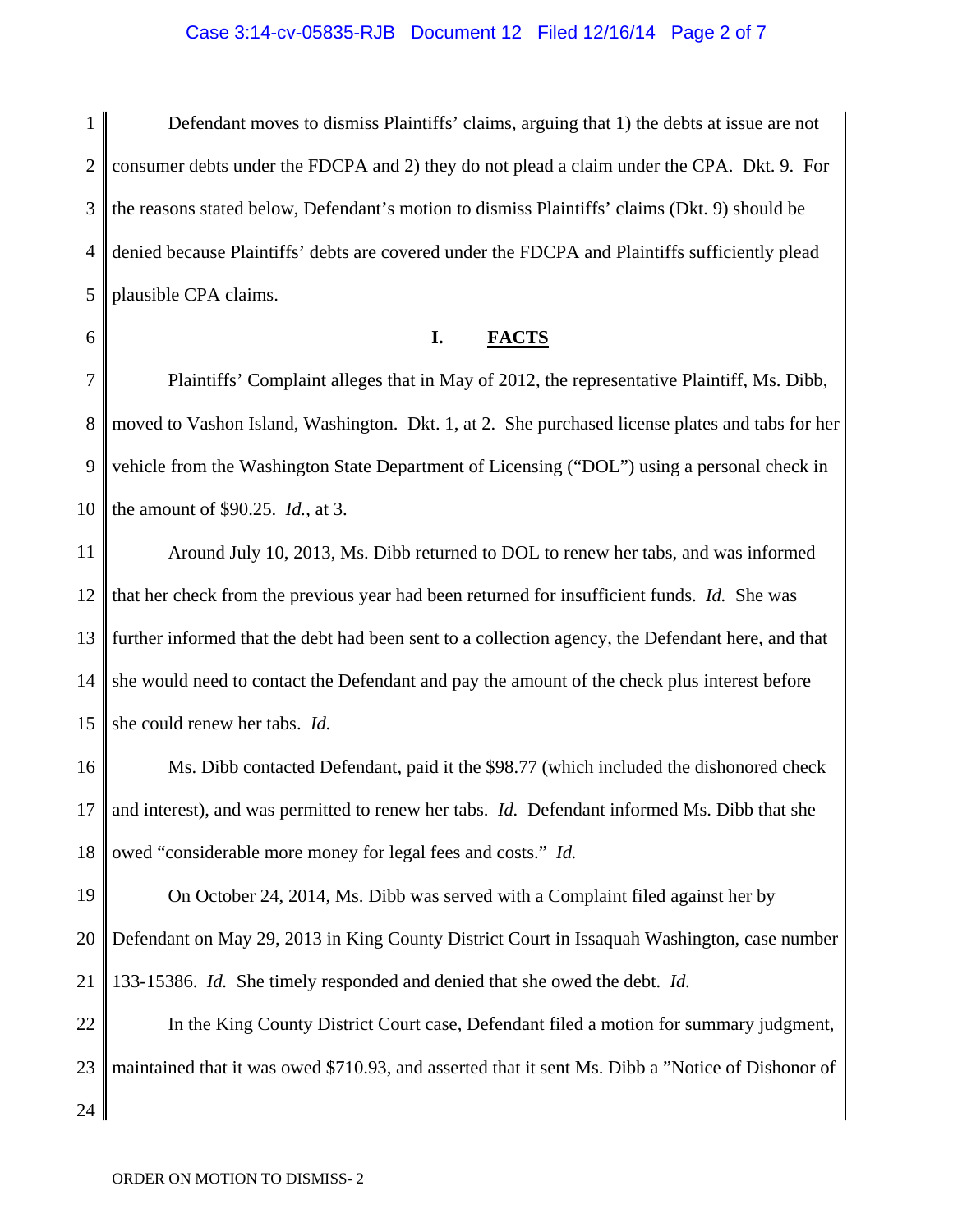| 1              | Check" ("NOD"), dated September 25, 2012." <i>Id.</i> , at 3-4. Ms. Dibb asserts that she did not                                                                                                                                                                                                                                                                                                                                                     |  |
|----------------|-------------------------------------------------------------------------------------------------------------------------------------------------------------------------------------------------------------------------------------------------------------------------------------------------------------------------------------------------------------------------------------------------------------------------------------------------------|--|
| $\overline{2}$ | receive the NOD until the Defendant filed its motion for summary judgment in state court. Id.                                                                                                                                                                                                                                                                                                                                                         |  |
| 3              | The NOD read:                                                                                                                                                                                                                                                                                                                                                                                                                                         |  |
| $\overline{4}$ | You are also CAUTIONED that law enforcement agencies may be provided with<br>a copy of this notice of dishonor and the check drawn by you for the possibility of<br>proceeding with criminal charges if you do not pay the amount of this check<br>within thirty days after the date this letter is postmarked.                                                                                                                                       |  |
| 5<br>6         |                                                                                                                                                                                                                                                                                                                                                                                                                                                       |  |
| $\overline{7}$ | <i>Id.</i> The NOD's envelope had a clear "glassine window" address block in the lower left hand                                                                                                                                                                                                                                                                                                                                                      |  |
| 8              | corner. Id. Ms. Dibb's account number with Defendant was visible. Id.<br>Ms. Dibb makes claims on behalf of herself and others similarly situated under the<br>FDCPA based on the NOD's statements regarding criminal prosecution and the NOD's<br>envelope's design which permitted her account number to be visible. Id. Ms. Dibb alleges that<br>the FDCPA violations constitute per se violations of the CPA, and so asserts that claim on behalf |  |
| 9              |                                                                                                                                                                                                                                                                                                                                                                                                                                                       |  |
| 10             |                                                                                                                                                                                                                                                                                                                                                                                                                                                       |  |
| 11             |                                                                                                                                                                                                                                                                                                                                                                                                                                                       |  |
| 12             |                                                                                                                                                                                                                                                                                                                                                                                                                                                       |  |
| 13             | of herself and the class as well. <i>Id.</i> No motion for certification of the class has been filed.                                                                                                                                                                                                                                                                                                                                                 |  |
| 14             | <b>DISCUSSION</b><br>П.                                                                                                                                                                                                                                                                                                                                                                                                                               |  |
|                | A. STANDARD FOR MOTION TO DISMISS                                                                                                                                                                                                                                                                                                                                                                                                                     |  |
| 15             | Fed. R. Civ. P. 12(b) motions to dismiss may be based on either the lack of a cognizable                                                                                                                                                                                                                                                                                                                                                              |  |
| 16<br>17       | legal theory or the absence of sufficient facts alleged under a cognizable legal theory. Balistreri                                                                                                                                                                                                                                                                                                                                                   |  |
| 18             | v. Pacifica Police Department, 901 F.2d 696, 699 (9 <sup>th</sup> Cir. 1990). Material allegations are taken                                                                                                                                                                                                                                                                                                                                          |  |
| 19             | as admitted and the complaint is construed in the plaintiff's favor. Keniston v. Roberts, 717 F.2d                                                                                                                                                                                                                                                                                                                                                    |  |
| 20             | 1295 (9 <sup>th</sup> Cir. 1983). "While a complaint attacked by a Rule 12(b)(6) motion to dismiss does not                                                                                                                                                                                                                                                                                                                                           |  |
| 21             | need detailed factual allegations, a plaintiff's obligation to provide the grounds of his entitlement                                                                                                                                                                                                                                                                                                                                                 |  |
| 22             | to relief requires more than labels and conclusions, and a formulaic recitation of the elements of                                                                                                                                                                                                                                                                                                                                                    |  |
| 23             | a cause of action will not do." Bell Atlantic Corp. v. Twombly, 127 S. Ct. 1955, 1964-65                                                                                                                                                                                                                                                                                                                                                              |  |
| 24             | (2007)(internal citations omitted). "Factual allegations must be enough to raise a right to relief                                                                                                                                                                                                                                                                                                                                                    |  |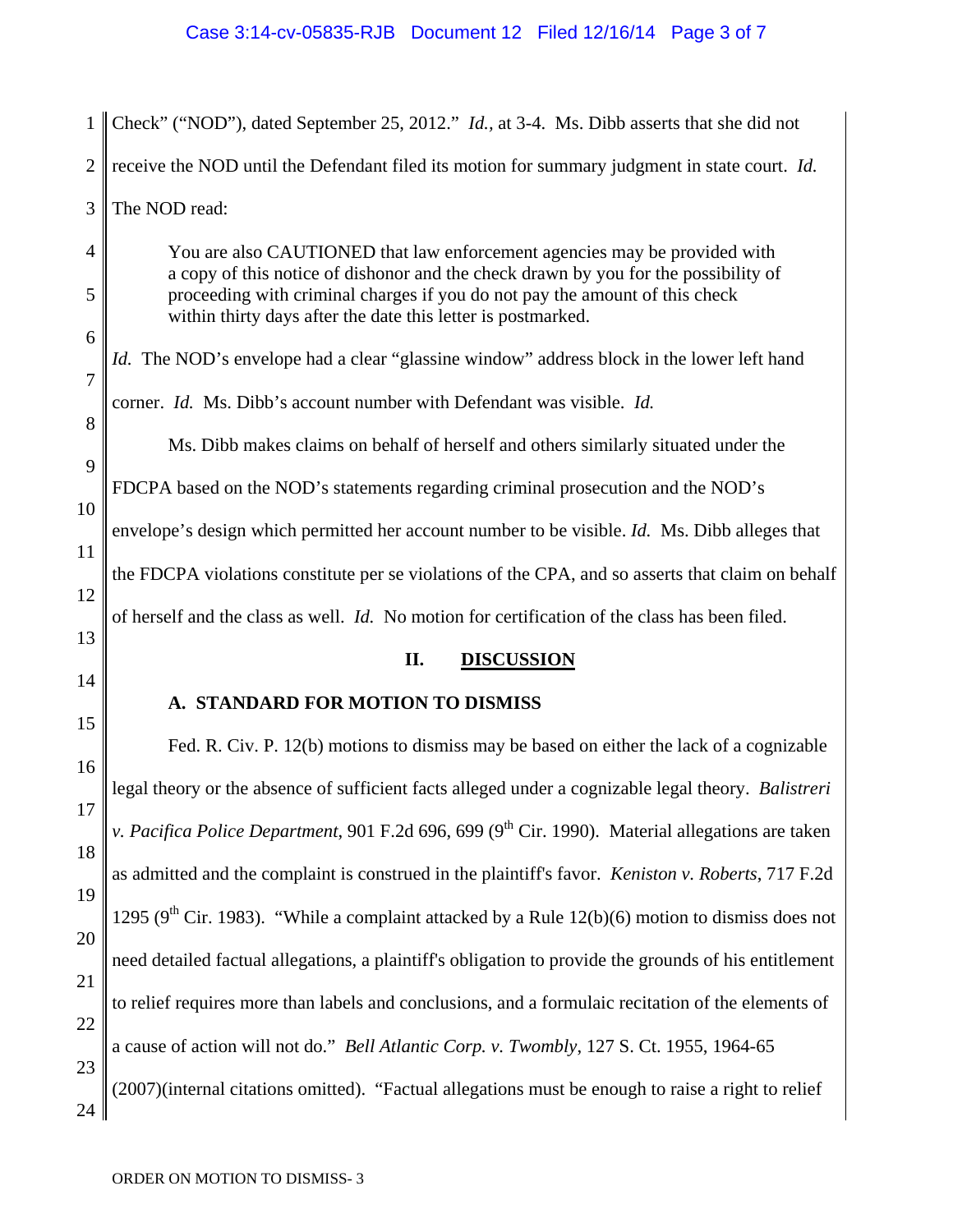### Case 3:14-cv-05835-RJB Document 12 Filed 12/16/14 Page 4 of 7

1  $\mathcal{D}_{\mathcal{L}}$ 3 above the speculative level, on the assumption that all the allegations in the complaint are true (even if doubtful in fact)." *Id*. at 1965. Plaintiffs must allege "enough facts to state a claim to relief that is plausible on its face." *Id*. at 1974.

4

## **B. DEBT COVERED UNDER FDCPA?**

5 6 7 8 9 The FDCPA is "a broad remedial statute designed to 'eliminate abusive debt collection practices by debt collectors, to insure that those debt collectors who refrain from using abusive debt collection practices are not competitively disadvantaged, and to promote consistent State action to protect consumers against debt collection abuses.'" *Gonzales v. Arrow Fin. Servs., LLC*, 660 F.3d 1055, 1060 (9th Cir. 2011)(*quoting* 15 U.S.C. § 1692(e)).

10 11 12 13 14 15 16 17 18 19 20 21 22 23 24 The FDCPA defines "debt" as, "any obligation or alleged obligation of a consumer to pay money arising out of a transaction in which the money, property, insurance, or services which are the subject of the transaction are primarily for personal, family, or household purposes . . . ." 15 U.S.C.A. § 1692a (5). The Act "does not define 'transaction,' but the consensus judicial interpretation is reflected in the Seventh Circuit's ruling that the statute is limited in its reach 'to those obligations to pay arising from consensual transactions, where parties negotiate or contract for consumer-related goods or services.'" *Turner v. Cook*, 362 F.3d 1219, 1227 (9th Cir. 2004) (*quoting Bass v. Stolper, Koritzinsky, Brewster & Neider, S.C.*, 111 F.3d 1322, 1326 (7th Cir.1997). So, for example, courts have ruled that child support is not a "debt" under the FDCPA because it was not incurred in exchange for consumer goods or services (*Mabe v. G.C. Servs. Ltd. P'ship*, 32 F.3d 86, 88 (4th Cir.1994). Likewise, the obligation to pay for shoplifted goods is not a "debt" under the Act because the parties did not have a contractual arrangement of any kind (*Shorts v. Palmer*, 155 F.R.D 172, 175-76 (S.D Ohio 1994). In attempting to determine which "debts" are covered by the FDCPA, the Ninth Circuit adopted the following reasoning: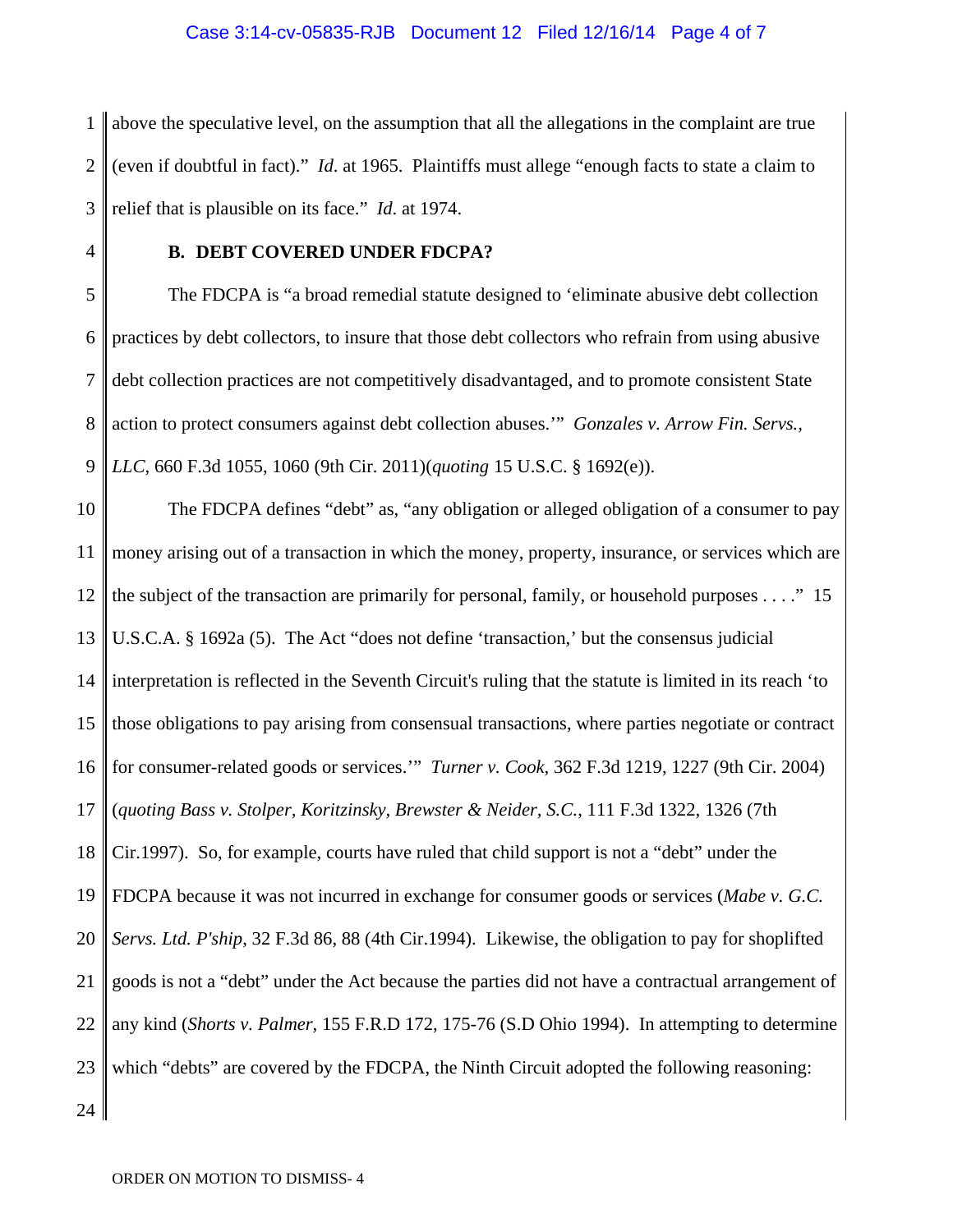1  $\mathcal{D}_{\mathcal{L}}$ 3 4 5 6 7 By the plain terms of the statute, not all obligations to pay are considered "debts" subject to the FDCPA. Rather, the FDCPA may be triggered only when an obligation to pay arises out of a specified "transaction." Although the statute does not define the term "transaction," we do not find it ambiguous. A fundamental canon of statutory construction directs us to interpret words according to their ordinary meaning. The ordinary meaning of "transaction" necessarily implies some type of business dealing between parties. In other words, when we speak of "transactions," we refer to consensual or contractual arrangements, not damage obligations thrust upon one as a result of no more than her own negligence. While we do not hold that every consensual or business dealing constitutes a "transaction" triggering application of the FDCPA ... at a minimum, a "transaction" under the FDCPA must involve some kind of business dealing or other consensual obligation.

8 9 *Turner v. Cook*, 362 F.3d 1219, 1227-28 (9th Cir. 2004) (*quoting Hawthorne v. Mac Adjustment, Inc.,* 140 F.3d 1367 (11th Cir. 1998)(holding that an obligation arising from a tort was not a

10 "debt" under the Act)).

11 12 13 14 15 16 17 18 19 20 21 22 23 Defendant's motion to dismiss Plaintiffs' FDCPA claims (Dkt. 9) should be denied. Defendant maintains that Plaintiffs' FDCPA claims should be dismissed because it was not collecting a "debt" under the Act since the underlying "transaction" (that of registering a vehicle) was required by state statute, RCW 46.16A.030. Dkt. 9. Defendant argues that "failing to register a vehicle with the Department subjects the owner to fines and penalties," like not paying taxes. Dkt. 11, at 4. Defendant extends RCW 46.16A.030(2) too far. RCW 46.16A.030 makes it "unlawful for a person to operate any vehicle on a **public highway** of this state without having in full force and effect a current and proper vehicle registration and displaying license plates on the vehicle." RCW 46.16A.030(2) (*emphasis added*). Plaintiffs properly point out that they do not have to register their vehicles – they only must do so if they intend to drive their vehicles on public roads. Dkt. 10. Accordingly, they enter a consensual transaction and so any resulting debt (here due to the returned check) is covered under the FDCPA. That is, in exchange for the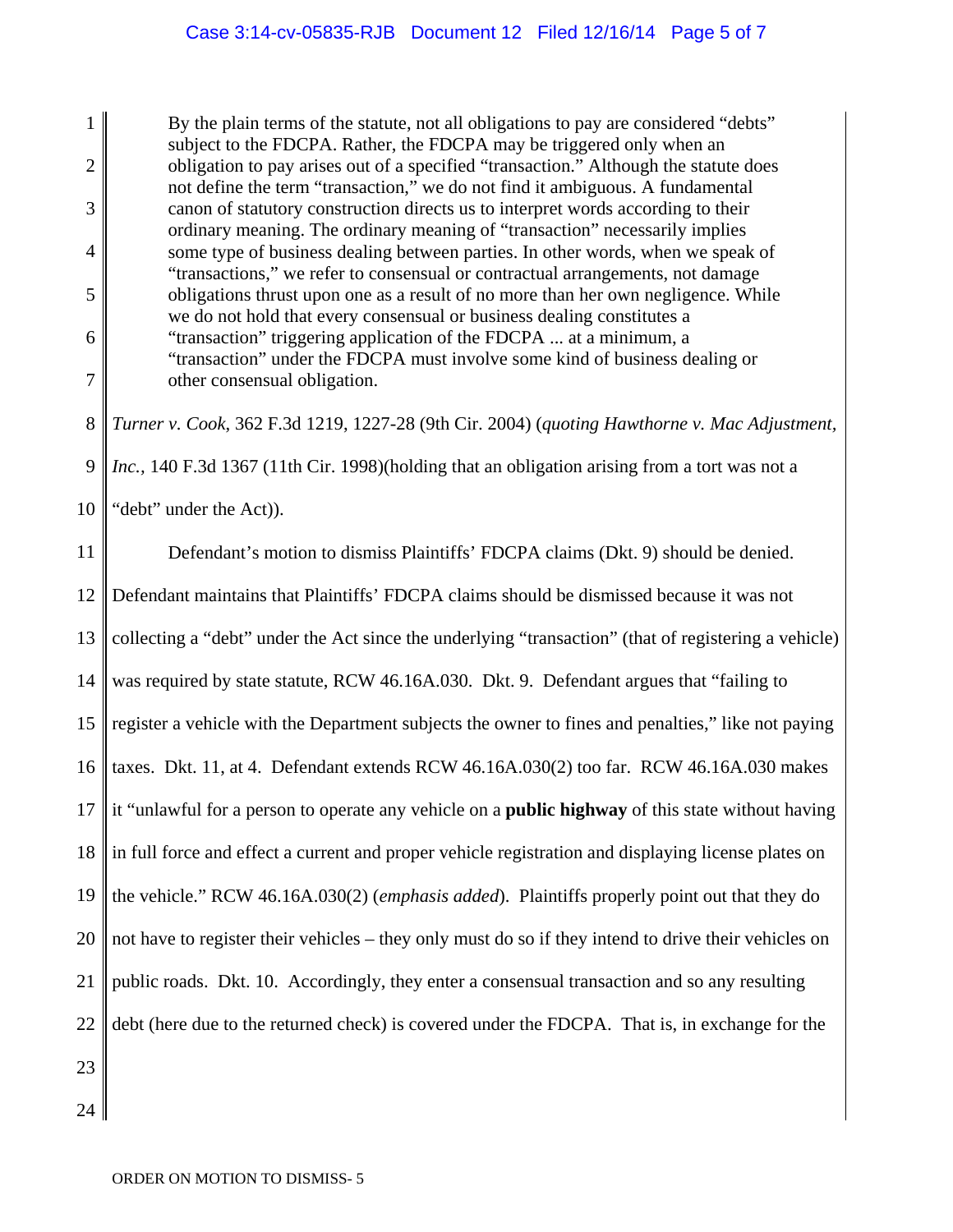### Case 3:14-cv-05835-RJB Document 12 Filed 12/16/14 Page 6 of 7

1  $\mathcal{D}_{\mathcal{L}}$ use of public roads, Plaintiffs agree to register their vehicles with the state. The underlying debt, then, is voluntarily undertaken.

3 4 5 Although the parties do not point to any authority precisely on point, nor can this Court find any, the Plaintiffs' position appears to be more consistent with the overall remedial scheme of the statute. Accordingly, Defendant's motion to dismiss the FDCPA claims should be denied.

6

# **C. CPA VIOLATION**

7 8 Under Washington law, a violation of the FDCPA is a per se violation of the CPA. *Panag v. Farmers Ins. Co. of Washington*, 166 Wash. 2d 27, 53 (2009).

9 10 11 12 13 14 15 16 17 18 Defendant's Motion to Dismiss Plaintiffs' CPA claims (Dkt. 9) should be denied. Plaintiffs state that they base their CPA claims on their claims for violation of the FDCPA. Dkt. 10. Plaintiffs also note that, to the extent that Defendant argues that it acted properly by repeating language found in RCW 62A.3-540, a court in this district has held that the FDCPA and RCW 62A.3-540 contradict one another and so the FDCPA preempted RCW 62A.3-540. Dkt. 10 (*citing Lensch v. Armada Corp*., 795 F.Supp.2d 1180 (W.D. Wash. 2011). Defendant argues that the *Lensch* Court's holding was limited to the facts in that case. Dkt. 11. At this stage in the proceedings, this Court need not address that issue. Plaintiffs have sufficiently plead claims under the FDCPA, and to the extent that they base their CPA claims on the FDCPA violations, the motion to dismiss should be denied.

19 20 21 22 **III. ORDER** Therefore, it is hereby **ORDERED** that Defendant AllianceOne Receivables Management, Inc.'s Motion to Dismiss (Dkt. 9) is **DENIED**. The Clerk is directed to send uncertified copies of this Order to all counsel of record and

23 to any party appearing *pro se* at said party's last known address.

24